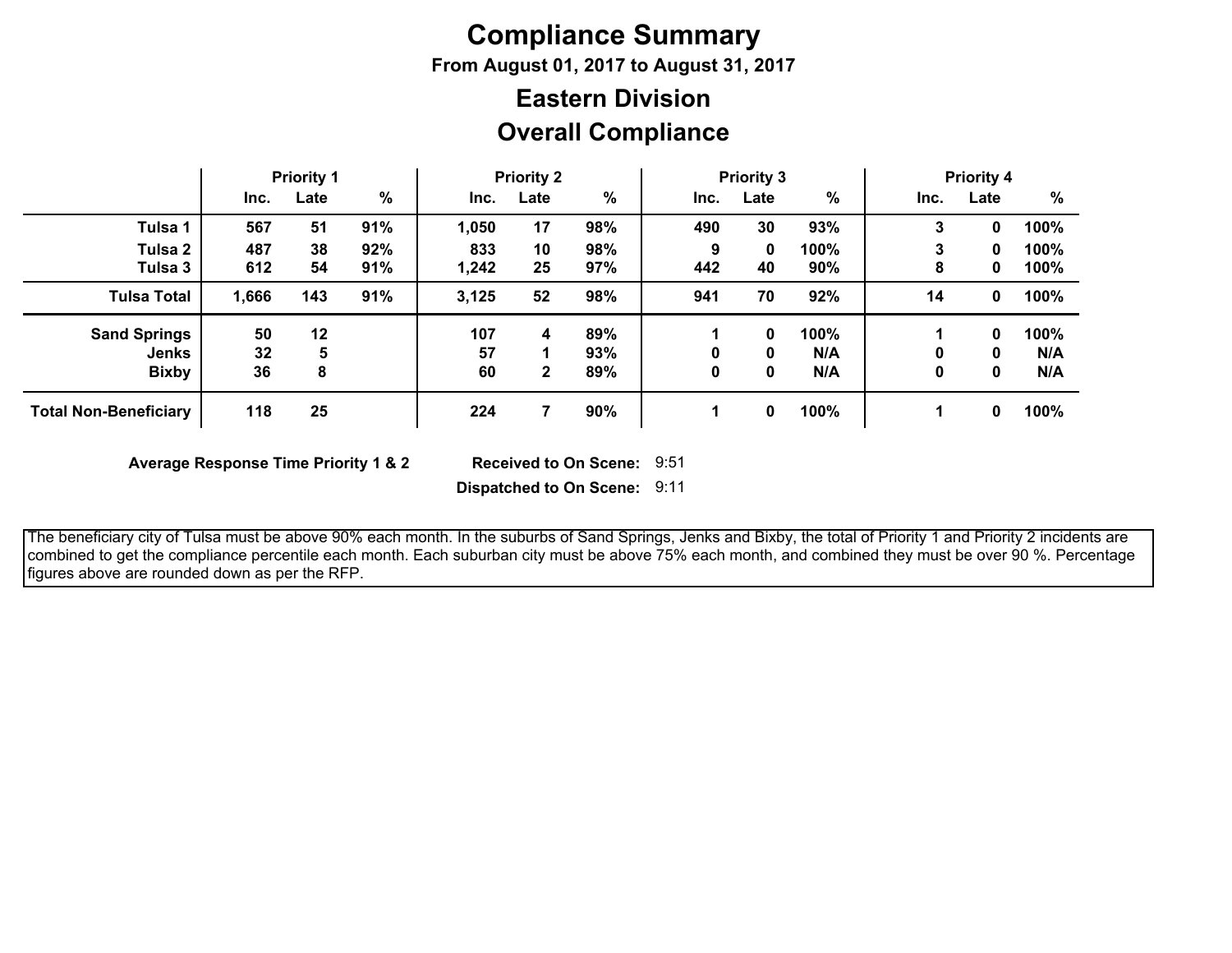# **Compliance Summary**

**From August 01, 2017 to August 31, 2017**

### **Overall Compliance Western Division**

|                               | <b>Priority 1</b> |           | <b>Priority 2</b> |       | <b>Priority 3</b> |      |      |          | <b>Priority 4</b> |             |              |      |
|-------------------------------|-------------------|-----------|-------------------|-------|-------------------|------|------|----------|-------------------|-------------|--------------|------|
|                               |                   | Inc. Late | %                 | Inc.  | Late              | $\%$ | Inc. | Late     | $\%$              | Inc.        | Late         | %    |
| <b>Oklahoma City 1</b>        | 923               | 84        | 90%               | 1,676 | 30                | 98%  | 488  | 30       | 93%               | 23          | $\mathbf{2}$ | 91%  |
| <b>Oklahoma City 2</b>        | 928               | 129       | 86%               | 1,469 | 54                | 96%  | 267  | 27       | 89%               | 3           | 0            | 100% |
| <b>Edmond</b>                 | 159               | 27        | 83%               | 229   | 12 <sub>2</sub>   | 94%  | 71   | 13       | 81%               | 0           | 0            | N/A  |
| <b>Total OKC &amp; Edmond</b> | 2,010             | 240       | 88%               | 3,374 | 96                | 97%  | 826  | 70       | 91%               | 26          | $\mathbf{2}$ | 92%  |
| <b>Warr Acres</b>             | 29                | 4         |                   | 46    | 0                 | 94%  | 0    | 0        | N/A               | $\mathbf 0$ | 0            | N/A  |
| <b>Bethany</b>                | 76                | 14        |                   | 103   | 5                 | 89%  | 0    | $\bf{0}$ | N/A               | $\bf{0}$    | 0            | N/A  |
| <b>Mustang</b>                | 30                | 12        |                   | 63    | 3                 | 83%  | 13   |          | 92%               | 0           | 0            | N/A  |
| <b>The Village</b>            | 19                | 3         |                   | 48    | $\mathbf 2$       | 92%  | 0    | 0        | N/A               | 0           | 0            | N/A  |
| <b>Nichols Hills</b>          | 5                 |           |                   | 3     | 0                 | 87%  | 0    | 0        | N/A               | 0           | $\mathbf 0$  | N/A  |
| <b>Total Non-Beneficiary</b>  | 159               | 34        |                   | 263   | 10                | 89%  | 13   | 1        | 92%               | 0           | $\mathbf 0$  | N/A  |
| <b>Piedmont</b>               | 4                 |           |                   |       |                   |      | 0    |          |                   | 0           |              |      |

**Average Response Time Priority 1 & 2** 

**Dispatched to On Scene:** 9:55 Received to On Scene: 10:23

 The beneficiary cities of Oklahoma City and Edmond must be above 90% each month. In the suburbs of Warr Acres, Bethany, Mustang, The Village, and Nichols Hills, the total of Priority 1 and Priority 2 incidents are combined to get the compliance percentile each month. Each suburban city must be above 75% each month, and combined they must be over 90 %. Percentage figures above are rounded down as per the RFP.